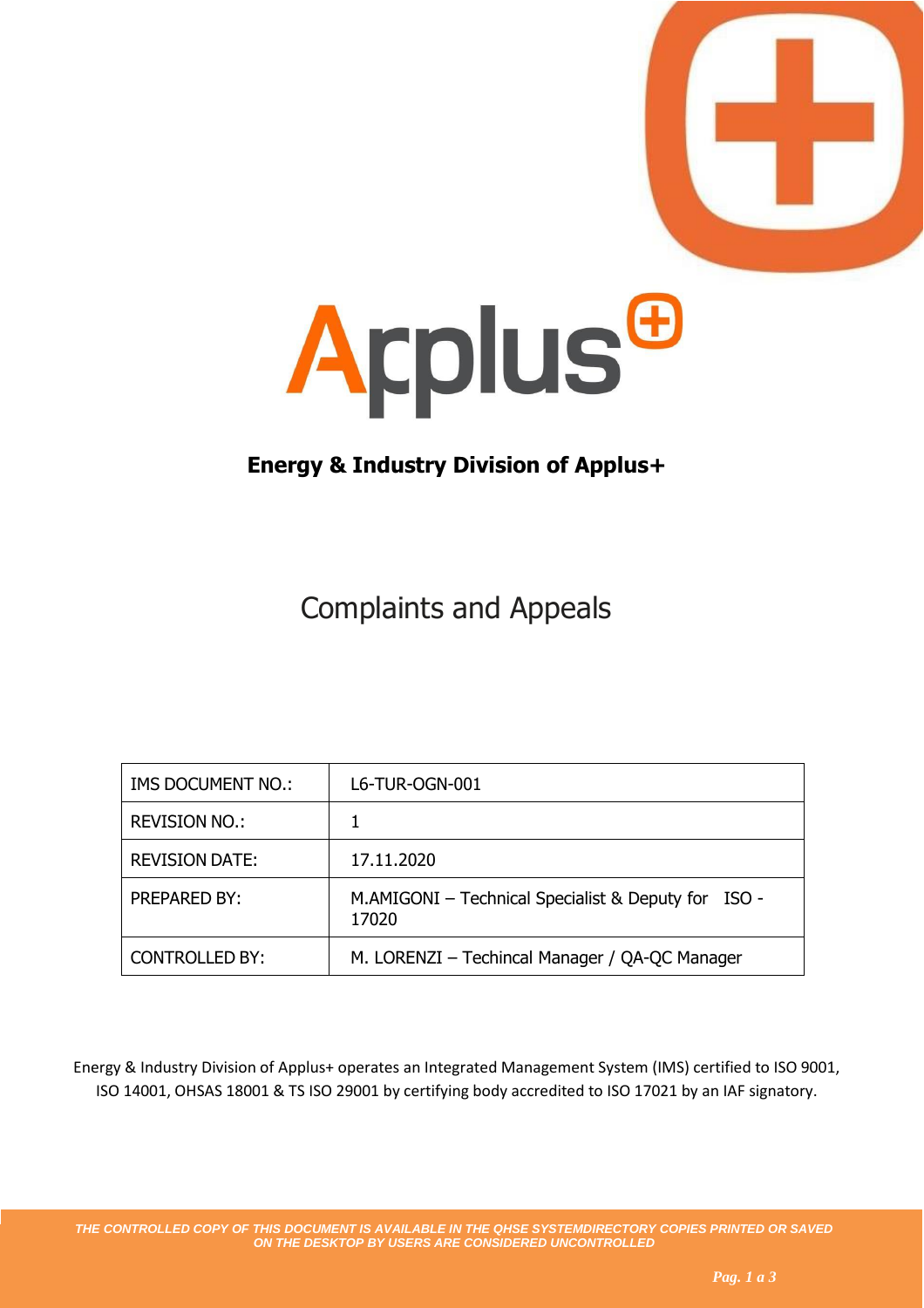



## **1.0 Definition**

Definition of Complaint & Appeal as per ISO17020:2012:

**3.9 Appeal:** request by the provider of the item of inspection to the inspection body for reconsideration by that body of a decision it has made relating to that item. NOTE Adapted from ISO/IEC 17000:2004, definition 6.4.

**3.10 Complaint:** expression of dissatisfaction, other than appeal, by any person or organization to an inspection body, relating to the activities of that body, where a response is expected. NOTE Adapted from ISO/IEC 17000:2004, definition 6.5.

## **2.0 Flow chart procedure**

See the below flow chart, indicating the procedure: